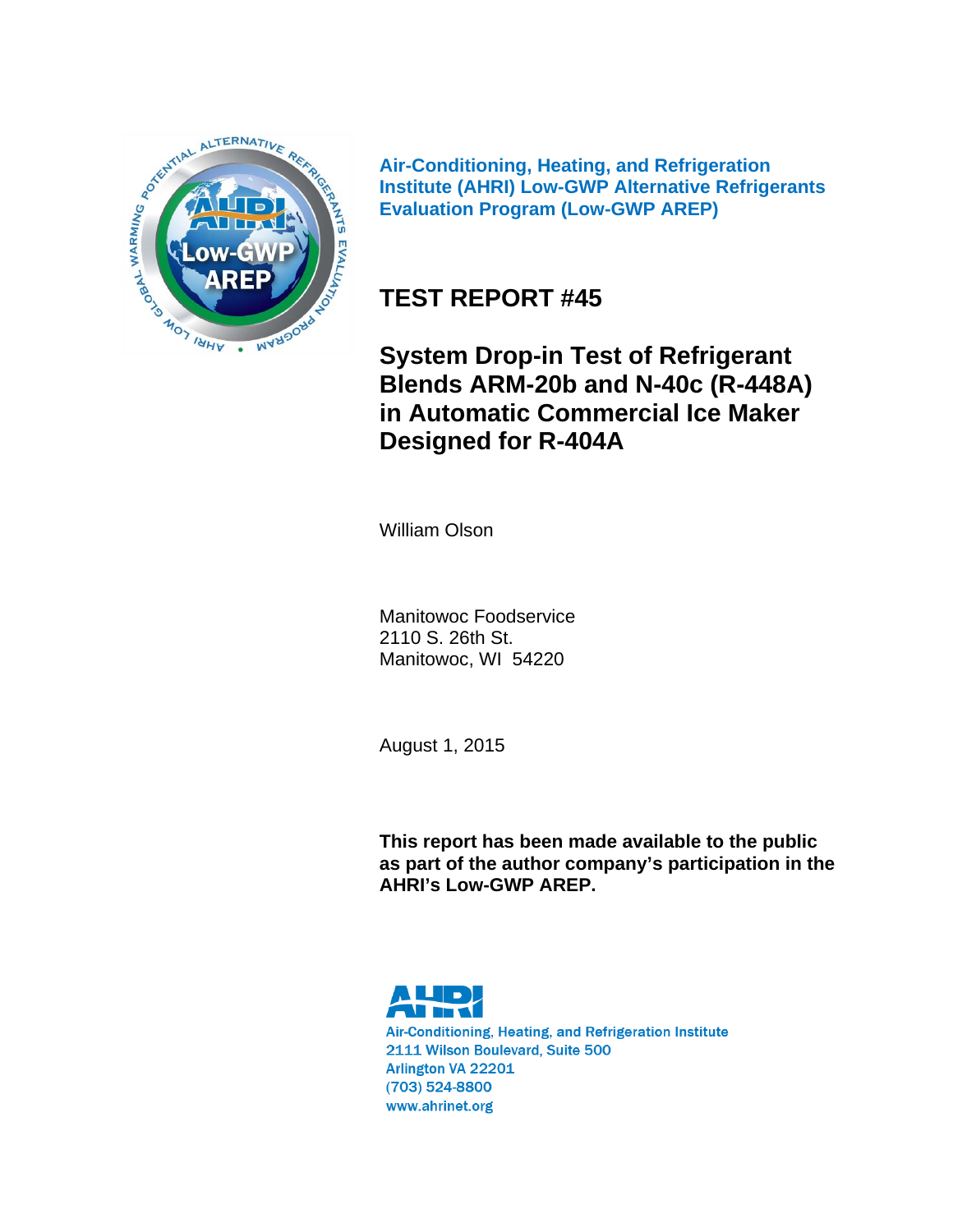### Low-GWP AREP SYSTEM DROP-IN TEST -- REPORT FORMAT

#### 1. Introduction:

Two R-404A alternate refrigerants were chosen for this testing to examine the effects of different refrigerant glides in the operation of a cool vapor harvest ice making system. Refrigerants were chosen based on 20°F evaporator temperature glide values listed in the Participants Handbook draft dated November 18, 2013 (Arkema ARM-20b glide listed as 8°F, Honeywell N-40c glide listed as 3.2°F). Subsequent versions of the Participants Handbook corrected a conversion error in the N-40c evaporator glide, listing it instead as 10.4°F. This resulted in this study looking at two "high" glide refrigerant blends instead of one with "moderate" glide and one with "high" glide.

Unit setup began on October 13, 2014. Testing of the system with baseline and alternate refrigerants occurred from October 14 to October 23, 2014. Testing was performed in the ice machine development and performance testing rooms located in the Engineering Lab of the Manitowoc Foodservice facility in Manitowoc, WI. The ice making unit was located in Test Room 6 and connected via line set to the condensing unit located in Test Room 1.

The refrigerants tested for this report were the baseline that the system is designed for (R-404A), the first AHRI AREP Phase II alternative (Arkema ARM-20b), and the second AHRI AREP Phase II alternative (Honeywell N-40c, a.k.a. R-448A).

2. Details of Test Setup:

#### a. Description of System

The test machine selected to use in comparing the refrigerants was a Manitowoc model IB1094YC-161 connected to a model ICVD1195-261 condensing unit using an RC36 (35 foot) line set. This unit has the ice making head section located indoors and a remote condensing unit located outside, typically on the roof. This unit is designed to fit on top of ice dispensers which are commonly used in fast food restaurants and convenience store applications. It is designed to produce a lot of ice very quietly in a customer environment. This unit uses a cool vapor harvest system, meaning that refrigerant vapor from the receiver is routed through the evaporators during harvest mode to provide the heat energy used to release the ice slab from the evaporator.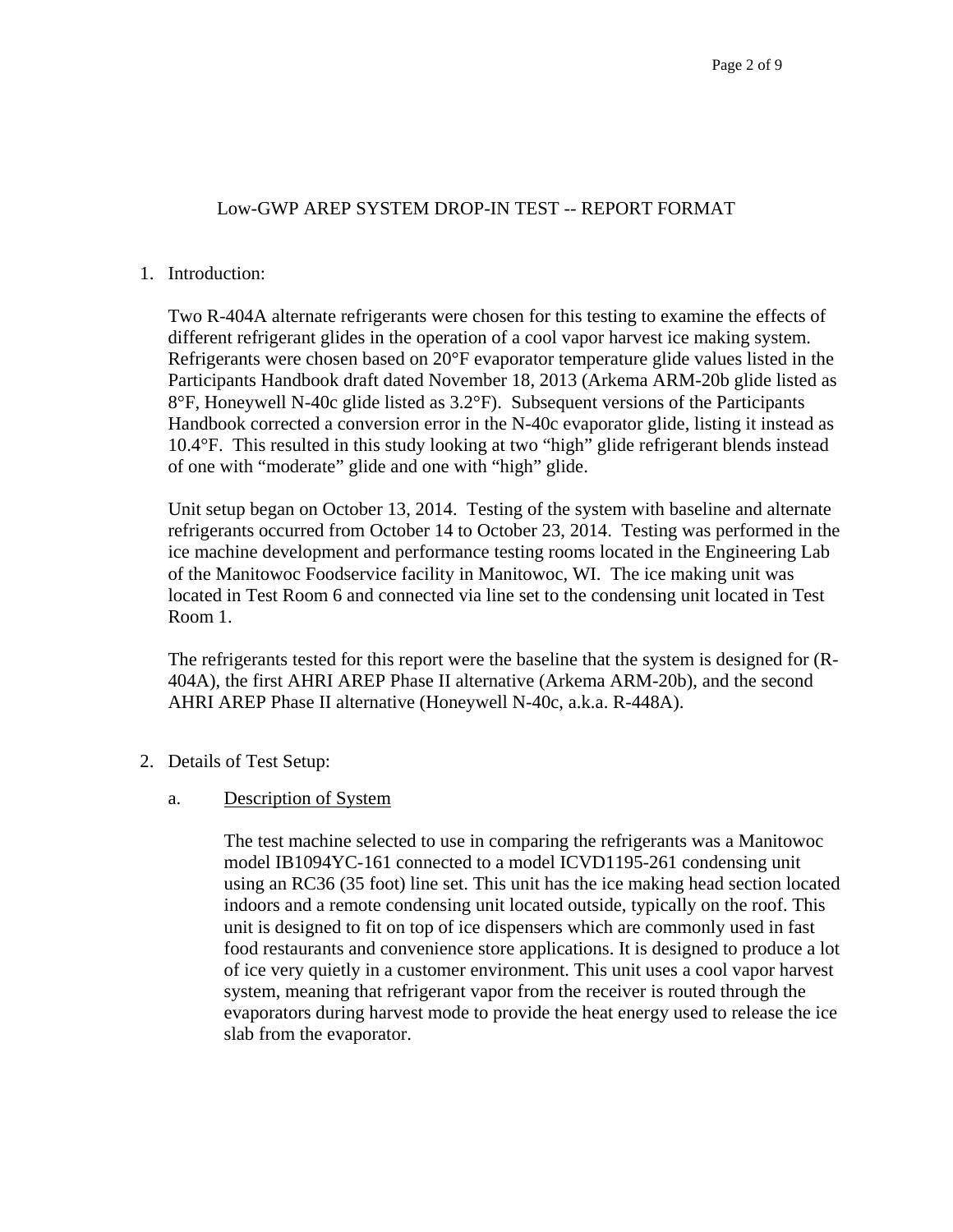The rated ice making capacity for this system is 910 lb/24h. The rated energy usage is 4.85 kWh/100lb ice. The operating envelope that the outdoor condensing unit is designed to function throughout is -20  $\textdegree$ F to +120  $\textdegree$ F ambient.

The outdoor condensing unit is manufactured with a Bristol model R92J253ABCA compressor. The oil used is polyolester (Chemtura Everest 32BCE). The charge of refrigerant in the baseline system is 184 ounces R-404A.

#### b. Description of Modifications to System

The stock ice making system with R-404A refrigerant was tested without any changes to the factory built units.

Before testing was done with alternative refrigerants, the fixed superheat thermostatic expansion valves in the ice maker were replaced with adjustablesuperheat thermostatic expansion valves of the same type and orifice size as the stock valves. This was done so evaporator superheat could be adjusted for each refrigerant.

Each time the refrigerant in the system was changed, the compressor oil was drained and replaced, the filter drier in the ice maker was replaced, and the suction filter in the condensing unit was replaced. The system was then pumped down overnight to ensure minimal crossover from the previous refrigerant.

#### c. Description of Tests Conducted

All testing was done in accordance with AHRI Standard 810 and ASHRAE Standard 29. Tests were conducted at 90/70ºF (90ºF ambient air / 70ºF water) temperatures. This is the standard AHRI rating condition, and the point used to compare the performance of the various refrigerants against each other, against baseline data, and certified data. Ice was measured in pounds of ice per freezeharvest cycle and extrapolated to pounds of ice produced per 24 hours. Energy was measured in kilowatt hours per freeze-harvest cycle and extrapolated to kilowatt hours required to produce 100 pounds of ice. In all cases we waited for the unit to become stable at the test conditions and then recorded six ice making cycles. The results were averaged and mean data was reported. Testing was also done on the IB1094YC-161 at  $-20/50$ , 70/50, and 120/90 to see what happened to the new refrigerants when operated at other points of the equipment's design envelope.

The test sequence for the alternate refrigerants involved performing a charge optimization at -20/50 conditions to determine the minimum amount of refrigerant charge necessary for the system to operate correctly at the low end of the operating envelope. Once that amount was determined, the system was operated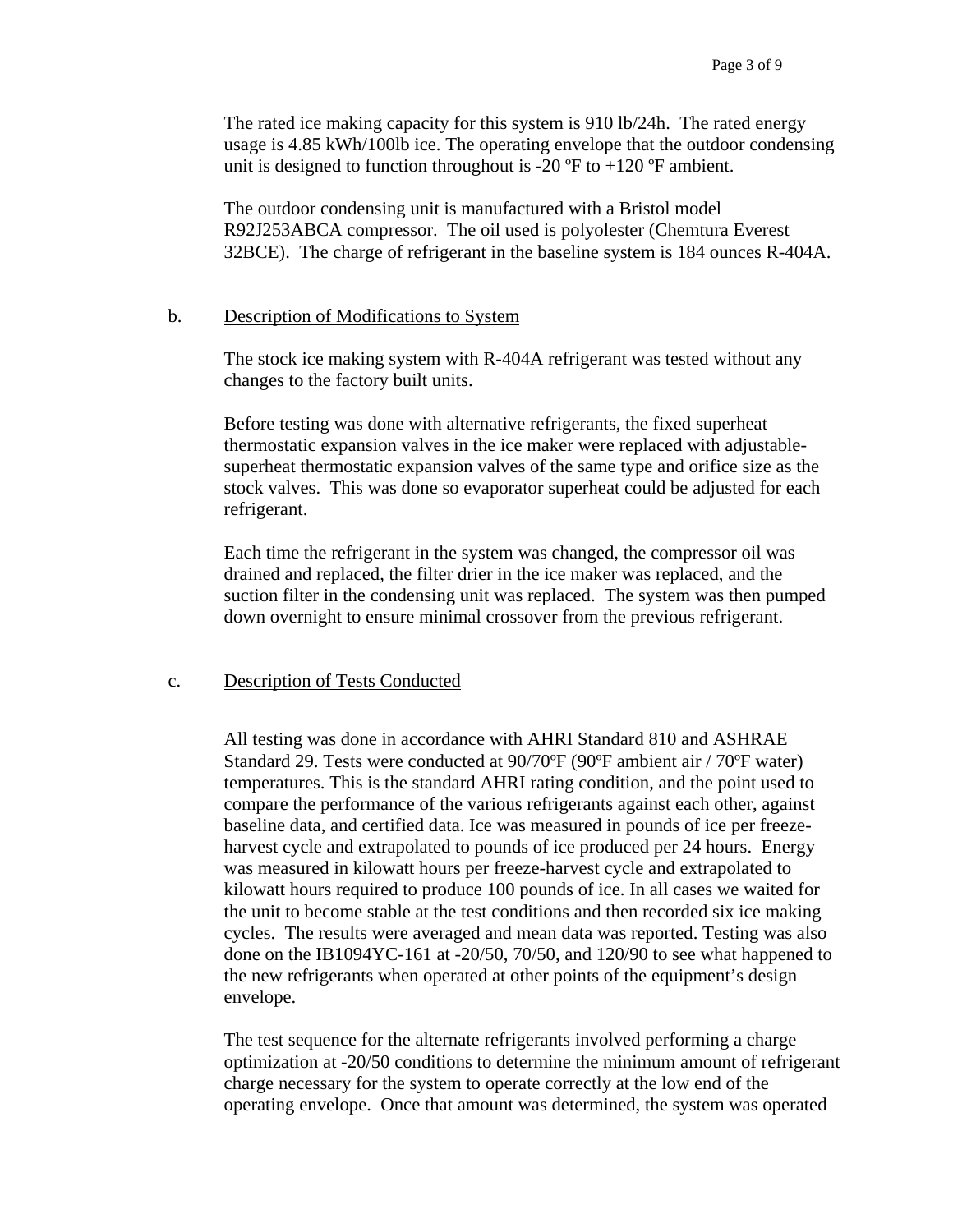at 110/90 conditions so TXV adjustments could be made. Once those adjustments were completed, data was collected at the (4) operating conditions chosen for comparison (90/70, -20/50, 70/50, and 120/90).

Instrumentation used included thermocouples (T-type), refrigerant pressure transducers (Reotemp TH-P26-3B4D 0-1000psig), water pressure transducer (Reotemp TH-P26-3B4D 0-200psig), power monitor (Ohio Semitronics PTB-133D1PC), and ice and water scale (Pennsylvania 7300S).



**Figure 1: System Schematic**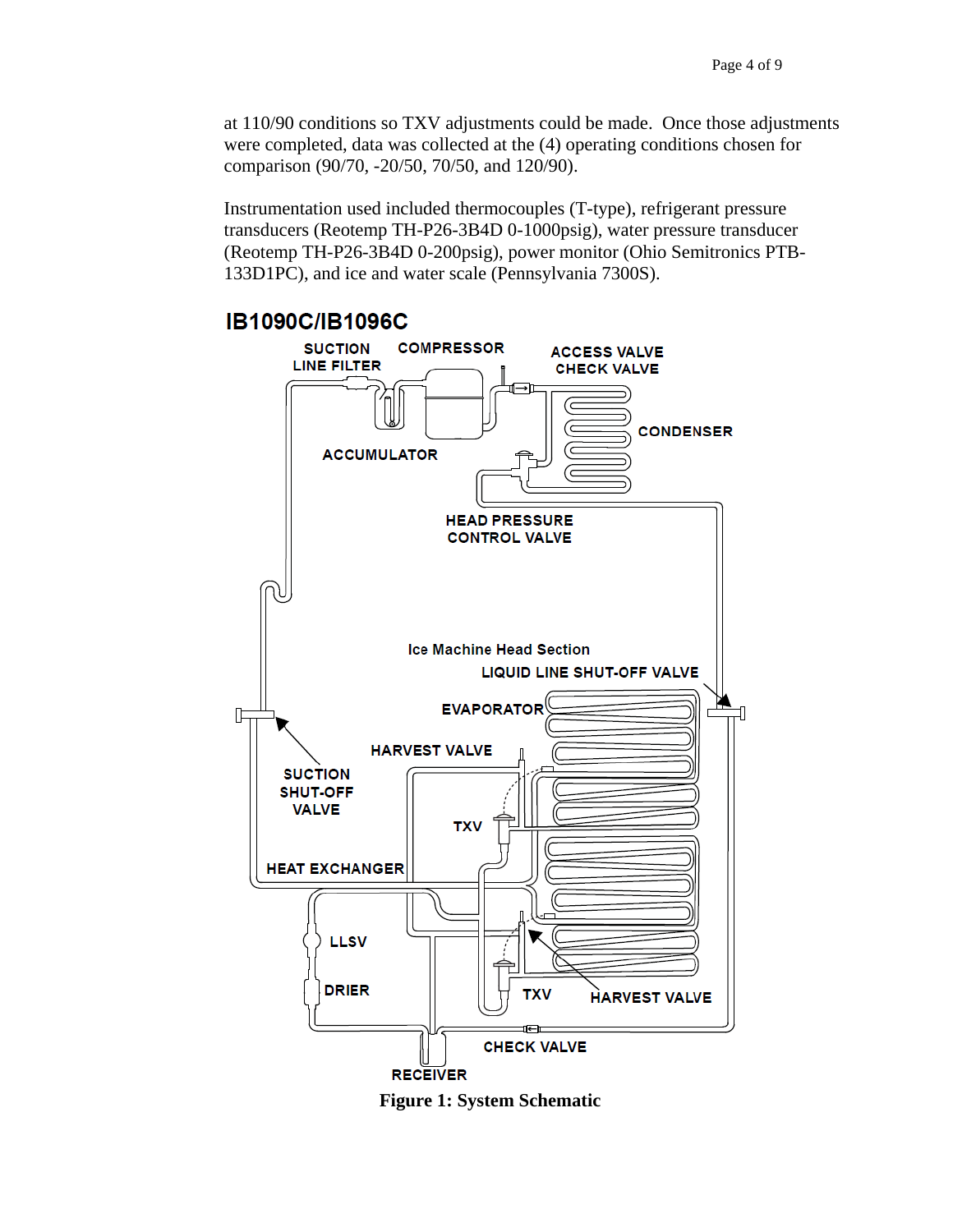### 3. Results

### a. Data Form

Data for the (4) operating conditions of interest is summarized in Table 1.

| IB1094YC/           | $-20^{\circ}$ F/50 $^{\circ}$ F |                       | 70°F/50°F            |                       |                      | 90°F/70°F             | 120°F/90°F           |                       |
|---------------------|---------------------------------|-----------------------|----------------------|-----------------------|----------------------|-----------------------|----------------------|-----------------------|
| <b>ICVD1195</b>     | Capacity<br>[lb/24hl]           | Energy<br>[kWh/100lb] | Capacity<br>[lb/24h] | Energy<br>[kWh/100lb] | Capacity<br>[lb/24h] | Energy<br>[kWh/100lb] | Capacity<br>[lb/24h] | Energy<br>[kWh/100lb] |
| <b>AHRI Listing</b> |                                 |                       |                      |                       | 910                  | 4.85                  |                      |                       |
| R-404A              |                                 |                       |                      |                       |                      |                       |                      |                       |
| (baseline)          | 1100                            | 3.59                  | 1055                 | 4.16                  | 941                  | 4.77                  | 626                  | 7.81                  |
| ARM-20b             | 1015                            | 3.66                  | 969                  | 4.28                  | 877                  | 4.85                  | 648                  | 7.06                  |
| $N-40c$             | 1028                            | 3.58                  | 996                  | 4.22                  | 907                  | 4.75                  | 634                  | 7.24                  |

**Table 1: Comparative Performance** 

#### b. Other

Both the alternate refrigerants outperformed R-404A in both ice making capacity and energy usage at the 120/90 operating condition. At all other conditions the R-404A refrigerant setup had considerably more ice making capacity and typically better energy usage.

At the 90/70 rating point, ARM-20b had a 6.8% capacity reduction from that of R-404A while N-40c had a 3.6% capacity reduction from that of R-404A.

At the 90/70 rating point, energy usage was 1.7% higher with ARM-20b than with R-404A while N-40c had a 0.4% reduction in energy usage from that of R-404A.

While using these high-glide refrigerants in this ice making application, the glide in the evaporator caused a noticeable lack of uniformity of ice slab formation across the evaporator. TXV superheat adjustments could not correct this uniformity issue. This is from evaporator temperature differences due to preferential boiling of refrigerant constituents along the length of the serpentine.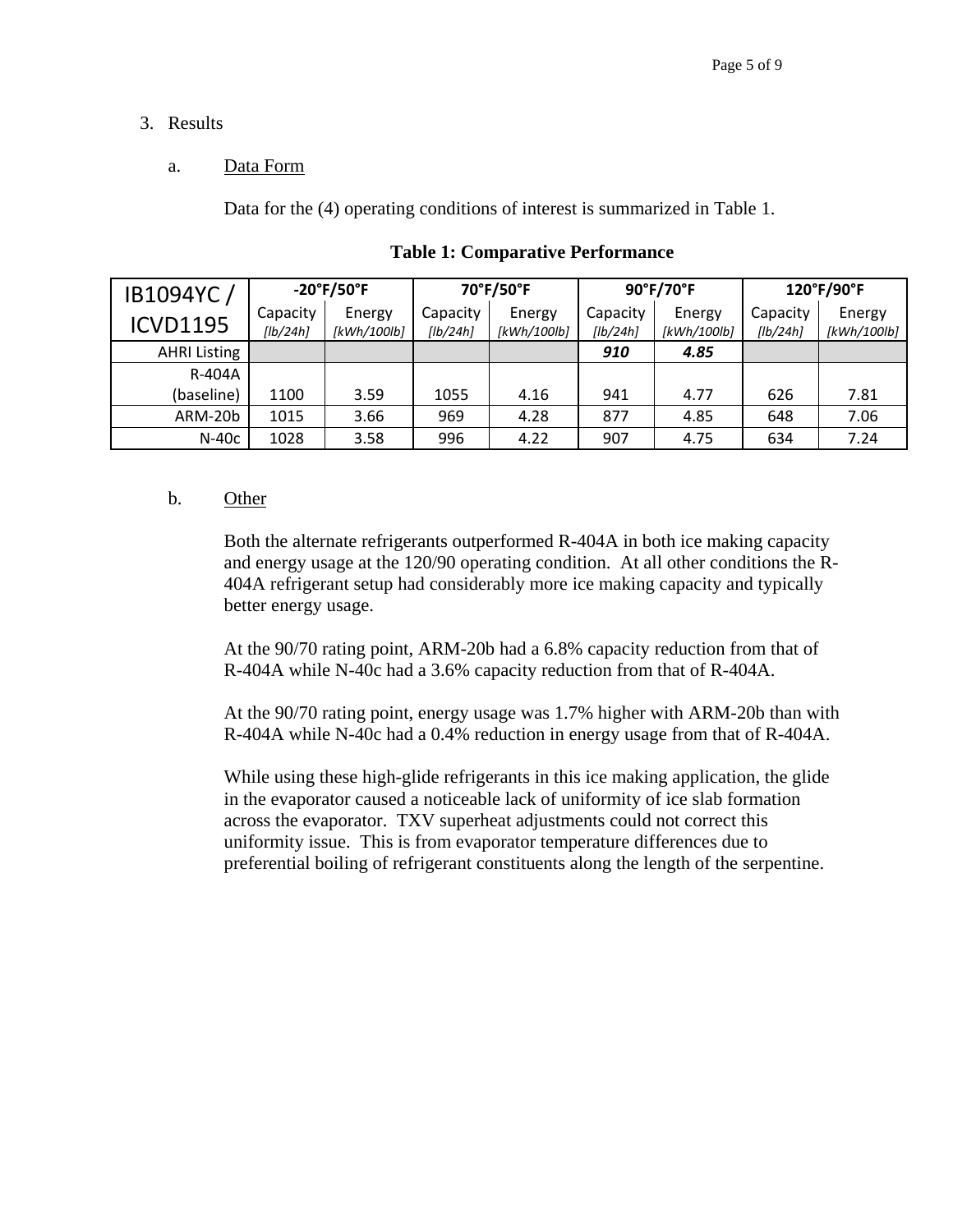# **Low\_GWP AREP SYSTEM DROP-IN TEST DATA FORM**

na Manufacturer's Notation: ARM-20b

| <b>Basic Information</b>                                                      |                                                     |
|-------------------------------------------------------------------------------|-----------------------------------------------------|
| Alternative Refrigerant (If not proprietary,<br>composition as Charged, % wt) | Proprietary                                         |
| Alternative Lubricant Type and ISO Viscosity                                  | Polyolester 32BCE                                   |
| Baseline Refrigerant and Lubricant                                            | R-404A, Polyolester 32BCE                           |
| Make and Model of System                                                      | Manitowoc IB1094YC-161 head, ICVD1195-261 condenser |
| Nominal Capacity and Type of System                                           | 910 lb/24h capacity automatic commercial ice maker  |

| <b>Comparison Data</b>          |                                |    | Base.      | Alt.       | <b>SI Units</b>     | Base. | Alt. | <b>IP UNits</b>      | Ratio |
|---------------------------------|--------------------------------|----|------------|------------|---------------------|-------|------|----------------------|-------|
| Mode (Heating/Cooling)          |                                |    | Ice        |            |                     |       |      |                      |       |
| Compressor Type                 |                                |    | Recip      | Recip      |                     |       |      |                      |       |
|                                 | <b>Compressor Displacement</b> |    | 0.163      | 0.163      | m <sup>3</sup> /min | 5.76  | 5.76 | ft <sup>3</sup> /min | 1     |
|                                 | <b>Nominal Motor Size</b>      |    | 2          | 2          | hp                  |       |      |                      |       |
| Motor Speed                     |                                |    | 3600       | 3600       | rpm                 |       |      |                      | 1     |
|                                 | <b>Expansion Device Type</b>   |    | <b>TXV</b> | <b>TXV</b> |                     |       |      |                      |       |
| Lubricant Charge                |                                |    | 1.134      | 1.134      | kg                  | 2.5   | 2.5  | 1 <sub>b</sub>       |       |
|                                 | Refrigerant Charge             |    | 5.22       | 3.86       | kg                  | 11.5  | 8.5  | 1 <sub>b</sub>       | 0.74  |
|                                 | <b>Refrigerant Mass Flow</b>   |    |            |            | kg/min              |       |      | lb/min               |       |
| Rate                            |                                |    |            |            |                     |       |      |                      |       |
|                                 | Composition, at compr.         |    |            |            | % wt                |       |      |                      |       |
| inlet if applicable             |                                |    |            |            |                     |       |      |                      |       |
| Ambient                         | Indoor                         | db |            |            | $\rm ^{\circ}C$     |       |      | $\mathrm{P}$         |       |
| Temps.                          |                                | wb |            |            | $\rm ^{\circ}C$     |       |      | $\mathrm{P}$         |       |
|                                 | Outdoor                        | db |            |            | $^{\circ}C$         |       |      | $\circ$ F            |       |
|                                 |                                | wh |            |            | $\rm ^{\circ}C$     |       |      | $\circ$ F            |       |
| <b>Total Capacity</b>           |                                |    |            |            | W                   |       |      | Btu/hr               |       |
| Sensible Capacity               |                                |    |            |            | W                   |       |      | Btu/hr               |       |
| <b>Total System Power Input</b> |                                |    |            | W          |                     |       | W    |                      |       |
| <b>Compressor Power Input</b>   |                                |    |            | W          |                     |       | W    |                      |       |
| <b>Energy Efficiency Ratio</b>  |                                |    |            |            | W/W                 |       |      | Btuh/W               |       |
| (EER)                           |                                |    |            |            |                     |       |      |                      |       |
|                                 | Coeff. Of Performance          |    |            |            |                     |       |      |                      |       |
| (COP)                           |                                |    |            |            |                     |       |      |                      |       |

#### **Other System Changes**

| <b>System Data</b>                         | Base. | Alt. | <b>Ratio</b> |
|--------------------------------------------|-------|------|--------------|
| Degradation Coefficient – Cd               |       |      |              |
| Seasonal Energy Efficiency Ratio - SEER    |       |      |              |
| Heating Seasonal Performance Factor - HSPF |       |      |              |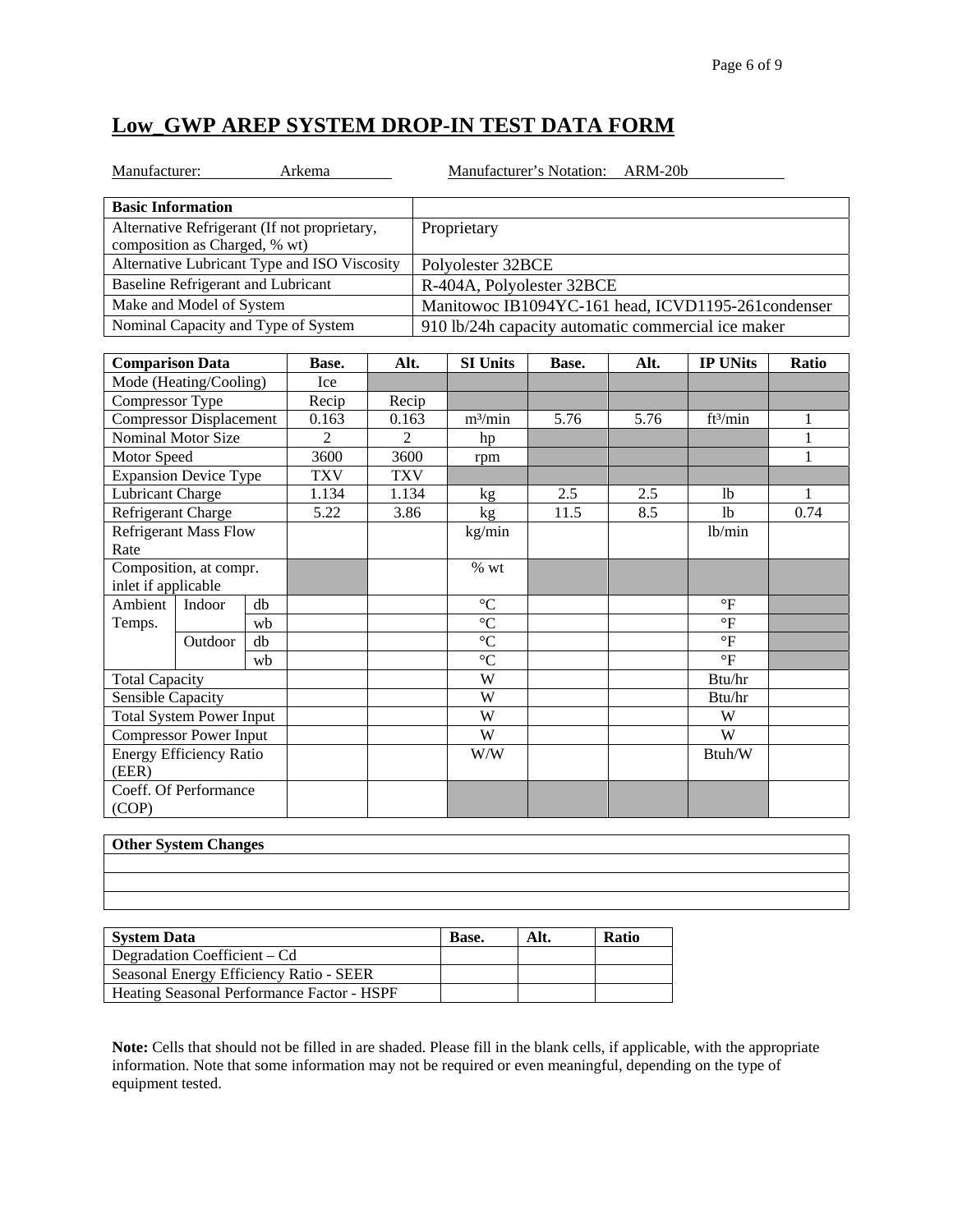# **Low-GWP AREP SYSTEM DROP-IN TEST DATA FORM**

Type of System: Ice Maker Alternate Refrigerant: ARM-20b

(e.g., SSHP, window RAC, chiller, etc.) (and composition as charged, % weight, if not proprietary)

| <b>Air/Water Side Data</b> | Base. | Alt. | <b>SI Units</b>     | Base. | Alt. | <b>IP Units</b>      | Ratio |
|----------------------------|-------|------|---------------------|-------|------|----------------------|-------|
| Evaporator                 |       |      |                     |       |      |                      |       |
| Heat Exchange Fluid        |       |      |                     |       |      |                      |       |
| Flow Rate (gas)            |       |      | m <sup>3</sup> /min |       |      | ft <sup>3</sup> /min |       |
| Flow Rate (liquid)         |       |      | L/min               |       |      | gal/min              |       |
| <b>Inlet Temperature</b>   |       |      | $\rm ^{\circ}C$     |       |      | $\rm ^{\circ}F$      |       |
| <b>Outlet Temperature</b>  |       |      | $\rm ^{\circ}C$     |       |      | $\mathsf{P}$         |       |
| Condenser                  |       |      |                     |       |      |                      |       |
| Heat Exchange Fluid        |       |      |                     |       |      |                      |       |
| Flow Rate (gas)            |       |      | m <sup>3</sup> /min |       |      | ft <sup>3</sup> /min |       |
| Flow Rate (liquid)         |       |      | L/min               |       |      | gal/min              |       |
| <b>Inlet Temperature</b>   |       |      | $\rm ^{\circ}C$     |       |      | $\rm ^{\circ}F$      |       |
| <b>Outlet Temperature</b>  |       |      | $\rm ^{\circ}C$     |       |      | $\rm ^{\circ}F$      |       |

| <b>Refrigerant Side Data</b>        | <b>Baseline</b> |           | <b>Alternative</b> |           | <b>Baseline</b> |          | <b>Alternative</b> |          |
|-------------------------------------|-----------------|-----------|--------------------|-----------|-----------------|----------|--------------------|----------|
| <b>Temperatures &amp; Pressures</b> | $T (^{\circ}C)$ | $P$ [kPa] | $T (^{\circ}C)$    | $P$ [kPa] | $T[^{\circ}F]$  | P [psia] | $T[^{\circ}F]$     | P [psia] |
| <b>Compressor Suction</b>           |                 |           |                    |           |                 |          |                    |          |
| <b>Compressor Discharge</b>         |                 |           |                    |           |                 |          |                    |          |
| Condenser Inlet                     |                 |           |                    |           |                 |          |                    |          |
| <b>Condenser Outlet</b>             |                 |           |                    |           |                 |          |                    |          |
| <b>Expansion Device Inlet</b>       |                 |           |                    |           |                 |          |                    |          |
| Subcooling, at expan. device        |                 |           |                    |           |                 |          |                    |          |
| <b>Evaporator Inlet</b>             |                 |           |                    |           |                 |          |                    |          |
| <b>Evaporator Outlet</b>            |                 |           |                    |           |                 |          |                    |          |
| <b>Evaporator Superheat</b>         |                 |           |                    |           |                 |          |                    |          |

| Data Source(s) for Refrigerant Properties |  |
|-------------------------------------------|--|
| Supplier-Provided P-T Chart               |  |
|                                           |  |

| <b>Additional Notes</b> |
|-------------------------|
|-------------------------|

Submitted by: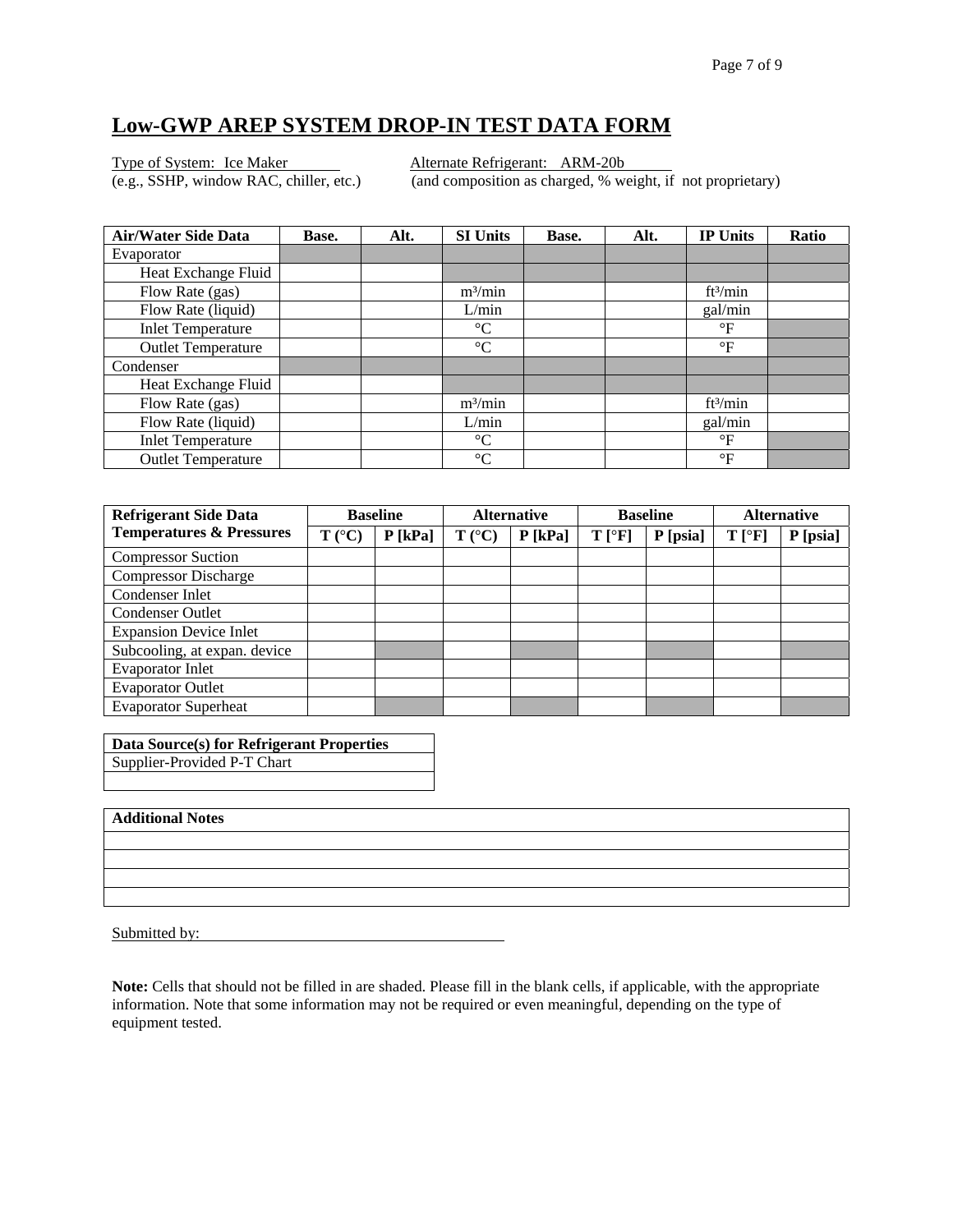# **Low\_GWP AREP SYSTEM DROP-IN TEST DATA FORM**

| Manufacturer:<br>Honeywell                   | Manufacturer's Notation: N-40c                      |
|----------------------------------------------|-----------------------------------------------------|
|                                              |                                                     |
| <b>Basic Information</b>                     |                                                     |
| Alternative Refrigerant (If not proprietary, | R32/R125/R134a/R1234yf/R1234ze(E)                   |
| composition as Charged, % wt)                | (26/26/21/20/7)                                     |
| Alternative Lubricant Type and ISO Viscosity | Polyolester 32BCE                                   |
| Baseline Refrigerant and Lubricant           | R-404A, Polyolester 32BCE                           |
| Make and Model of System                     | Manitowoc IB1094YC-161 head, ICVD1195-261 condenser |
| Nominal Capacity and Type of System          | 910 lb/24h capacity automatic commercial ice maker  |

| <b>Comparison Data</b>          |                                |    | Base.          | Alt.       | <b>SI Units</b> | Base. | Alt. | <b>IP UNits</b>         | Ratio |
|---------------------------------|--------------------------------|----|----------------|------------|-----------------|-------|------|-------------------------|-------|
| Mode (Heating/Cooling)          |                                |    | Ice            |            |                 |       |      |                         |       |
| Compressor Type                 |                                |    | Recip          | Recip      |                 |       |      |                         |       |
|                                 | <b>Compressor Displacement</b> |    | 0.163          | 0.163      | $m^3/min$       | 5.76  | 5.76 | ft <sup>3</sup> /min    | 1     |
|                                 | Nominal Motor Size             |    | $\overline{c}$ | 2          | hp              |       |      |                         |       |
| Motor Speed                     |                                |    | 3600           | 3600       | rpm             |       |      |                         | 1     |
|                                 | <b>Expansion Device Type</b>   |    | <b>TXV</b>     | <b>TXV</b> |                 |       |      |                         |       |
| Lubricant Charge                |                                |    | 1.134          | 1.134      | kg              | 2.5   | 2.5  | 1 <sub>b</sub>          |       |
|                                 | Refrigerant Charge             |    | 5.22           | 4.08       | kg              | 11.5  | 9    | 1 <sub>b</sub>          | 0.78  |
|                                 | <b>Refrigerant Mass Flow</b>   |    |                |            | kg/min          |       |      | lb/min                  |       |
| Rate                            |                                |    |                |            |                 |       |      |                         |       |
|                                 | Composition, at compr.         |    |                |            | % wt            |       |      |                         |       |
| inlet if applicable             |                                |    |                |            |                 |       |      |                         |       |
| Ambient                         | Indoor                         | db |                |            | $\rm ^{\circ}C$ |       |      | $\mathrm{P}$            |       |
| Temps.                          |                                | wb |                |            | $\rm ^{\circ}C$ |       |      | $\circ$ F               |       |
|                                 | Outdoor                        | db |                |            | $\rm ^{\circ}C$ |       |      | $\overline{\mathrm{F}}$ |       |
|                                 |                                | wb |                |            | $\rm ^{\circ}C$ |       |      | $\overline{\mathrm{F}}$ |       |
| <b>Total Capacity</b>           |                                |    |                |            | W               |       |      | Btu/hr                  |       |
| Sensible Capacity               |                                |    |                |            | W               |       |      | Btu/hr                  |       |
| <b>Total System Power Input</b> |                                |    |                | W          |                 |       | W    |                         |       |
| <b>Compressor Power Input</b>   |                                |    |                | W          |                 |       | W    |                         |       |
| <b>Energy Efficiency Ratio</b>  |                                |    |                |            | W/W             |       |      | Btuh/W                  |       |
| (EER)                           |                                |    |                |            |                 |       |      |                         |       |
|                                 | Coeff. Of Performance          |    |                |            |                 |       |      |                         |       |
| (COP)                           |                                |    |                |            |                 |       |      |                         |       |

#### **Other System Changes**

| <b>Other System Changes</b> |  |  |  |  |  |  |  |
|-----------------------------|--|--|--|--|--|--|--|
|                             |  |  |  |  |  |  |  |
|                             |  |  |  |  |  |  |  |
|                             |  |  |  |  |  |  |  |
|                             |  |  |  |  |  |  |  |

| <b>System Data</b>                         | <b>Base.</b> | Alt. | <b>Ratio</b> |
|--------------------------------------------|--------------|------|--------------|
| Degradation Coefficient – Cd               |              |      |              |
| Seasonal Energy Efficiency Ratio - SEER    |              |      |              |
| Heating Seasonal Performance Factor - HSPF |              |      |              |